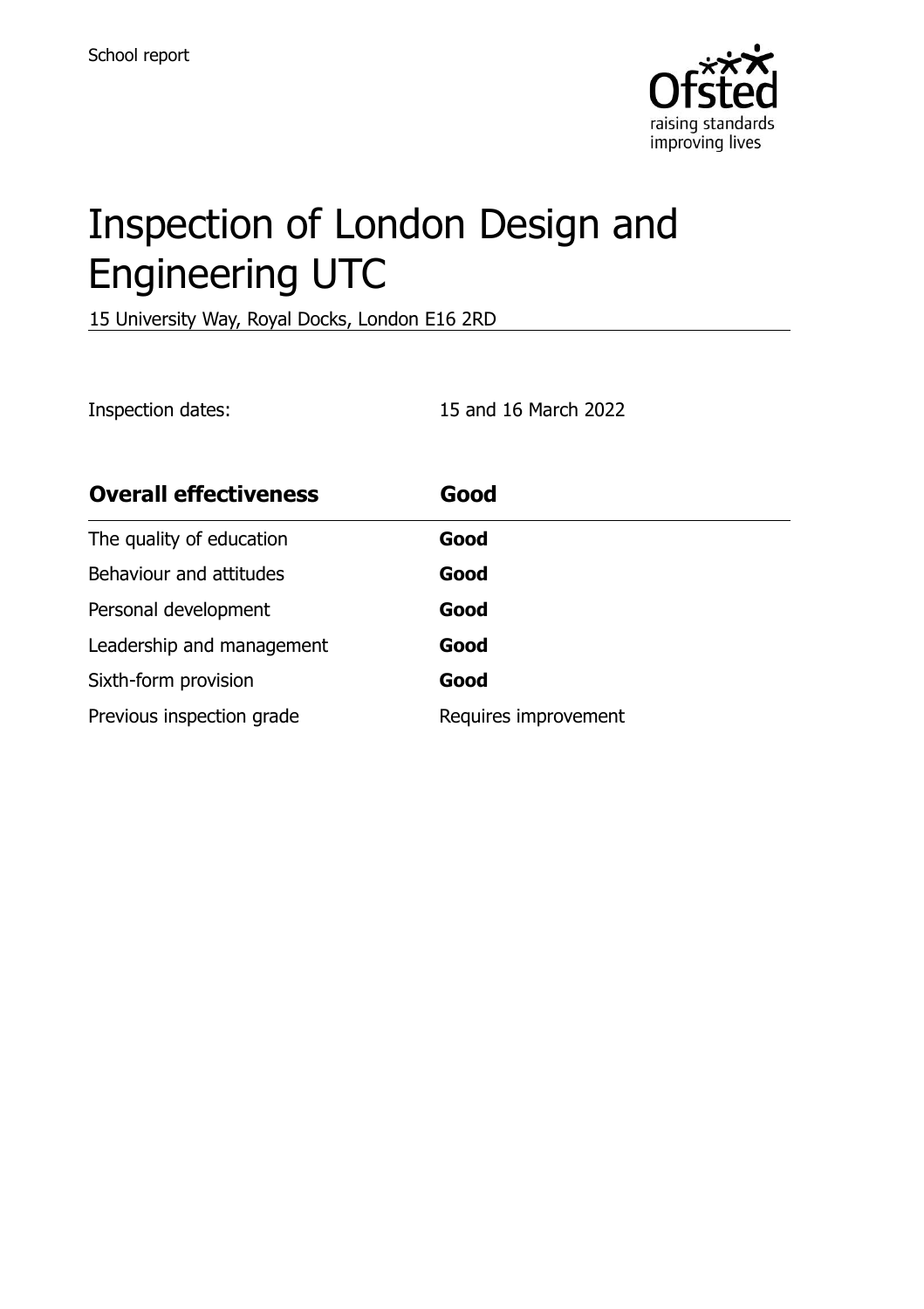

# **What is it like to attend this school?**

Pupils are happy and safe in school. Parents and carers typically commented that the school goes the 'extra mile'. They appreciate the helpful communication they receive from leaders.

Motivating quotations around the school encourage pupils to aspire to ambitious destinations and not to look back on missed opportunities. Leaders expect a lot from pupils. They want pupils to make the most of all the school has to offer.

Pupils appreciate being taught about the wider world of work, employability qualities and practical life skills, particularly through the technical subjects that are taught at school. Tutor groups are named after the sponsors of the school, and pupils are keen to take up and engage in the employer-led opportunities that they receive through the curriculum.

In the reception area, a large map shows the different destinations that the school's former pupils have progressed to, including apprenticeships, employment and higher education. Through this visual aid, leaders encourage pupils to be ambitious for their own future careers.

Working relationships between teachers and pupils are positive. Pupils behave well. They are attentive in lessons and want to succeed. Pupils work respectfully with each other. Bullying is rare, if it does happen, leaders will deal with it swiftly.

The equalities, inclusion and diversity group aims to promote opportunities to celebrate differences across the school and ensure that all voices are listened to. Through the Citizens UK society, pupils have the chance to campaign for contemporary issues such as the living wage for local people.

#### **What does the school do well and what does it need to do better?**

Leaders make sure that all pupils have access to a curriculum that prepares them for their individual next steps into employment, higher education or apprenticeships. When pupils join the school in Year 9, they try out new subjects, such as technical design and engineering, before choosing their GCSE options. In the sixth form, students can choose from a wide range of subjects. All sixth-form students may opt to study engineering regardless of their prior knowledge or starting points.

The curriculum is well planned and sequenced. Subject leaders have thought about their curriculum so that it helps all pupils, including pupils with special educational needs and/or disabilities (SEND), to learn and remember key content over time. For example, in English, pupils learn about the main elements of the Gothic style of writing when they join the school in Year 9. Later, when pupils study 'The Strange Case of Dr Jekyll and My Hyde' in Year 11, they draw on their prior knowledge to support them with new learning.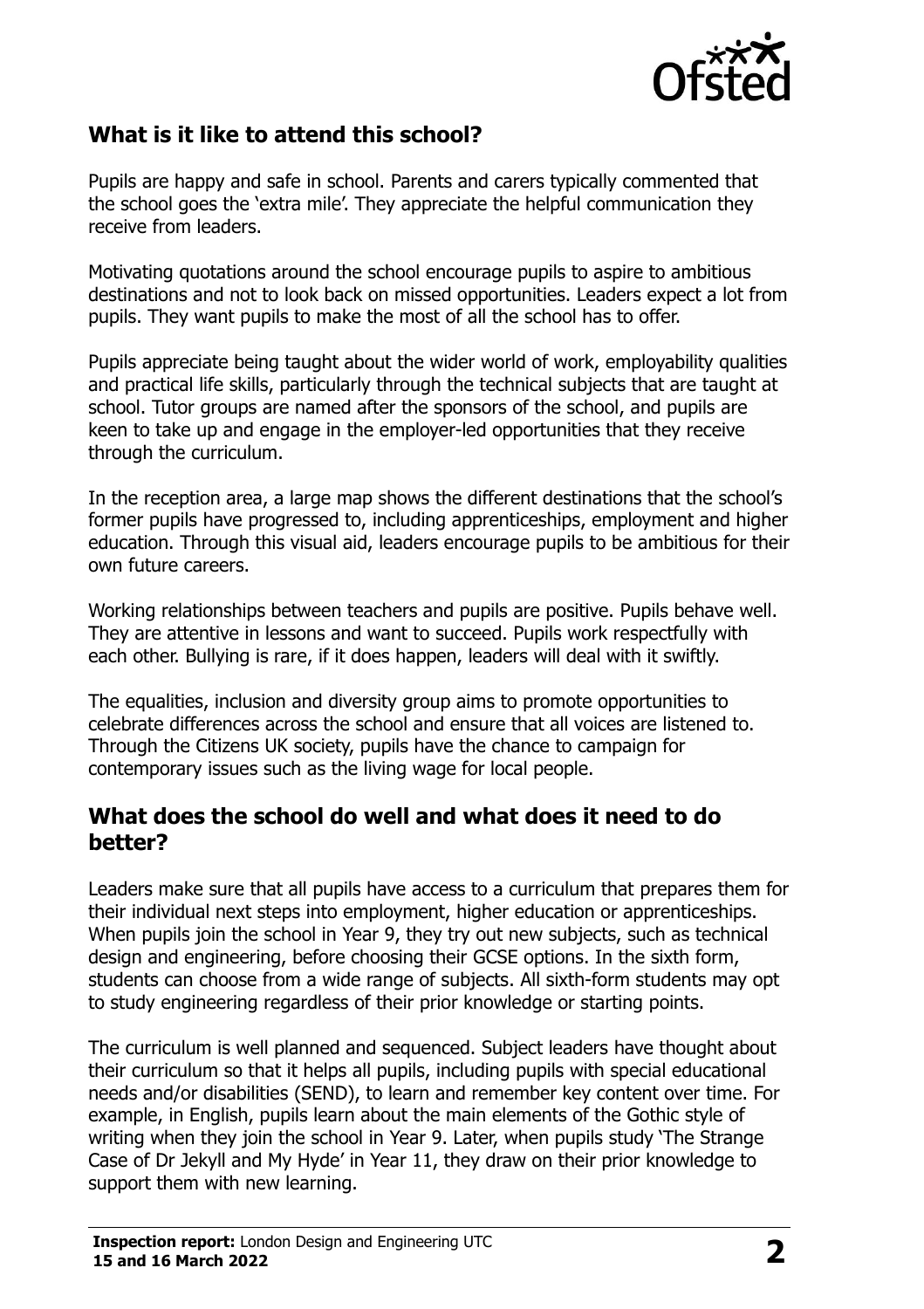

Across the curriculum, employer-led projects support and enhance pupils' professional experiences and learning. This helps pupils to make connections to the wider world of work and provides a valuable external audience for their project work. For example, in a Year 12 digital-media lesson, an employer presented to students a set of instructions for the project that they were working on. In English, listening to a speech from a sports journalist helped pupils in Year 10 to recognise different types of non-fiction writing.

Remote education is well integrated into the curriculum. Whether pupils are in school or at home, they access the same curriculum and have the opportunity to discuss new learning with their teachers.

Pupils behave well. They understand behaviour expectations and respect staff and their peers. This means learning in class generally proceeds smoothly.

Leaders identify pupils with SEND quickly and make sure that appropriate support is in place for them. Teachers are knowledgeable and employ strategies to support pupils with SEND. Leaders encourage pupils to read widely and often. Pupils could describe with enthusiasm the variety of books that they were currently reading for pleasure. Pupils who need support with reading receive tailored help. However, time for extra reading is limited for pupils who need regular practice to build their reading fluency. Leaders are in the early stages of addressing this.

Planned assessment tasks, at the end of each unit of work, help subject leaders to understand what pupils have learned and remembered from the curriculum. However, class teachers do not check pupils' understanding as routinely in the lessons. Or if they do, they do not act routinely to address any pupils' misconceptions. Pupils receive helpful careers education, information, advice and guidance. This provision is a real strength. The majority of students go on employment, higher education or apprenticeships involving science, technology, engineering or mathematics. Pupils democratically elect pupil leaders who help to arrange community events for the school. There are a number of extra-curricular clubs and societies for pupils to sign up for, including rowing or table tennis. Pupils in the 'Lego society' also organise construction activities for pupils from local primary schools.

Staff feel well supported. Leaders have put initiatives in place to help them to manage their workload. They know that leaders care about their well-being and typically described the school as a 'family.'

# **Safeguarding**

The arrangements for safeguarding are effective.

Leaders ensure that all staff receive up-to-date safeguarding training. Staff identify pupils who may need early help and refer pupils accordingly. Leaders work effectively with external agencies to make sure that referrals are timely and followed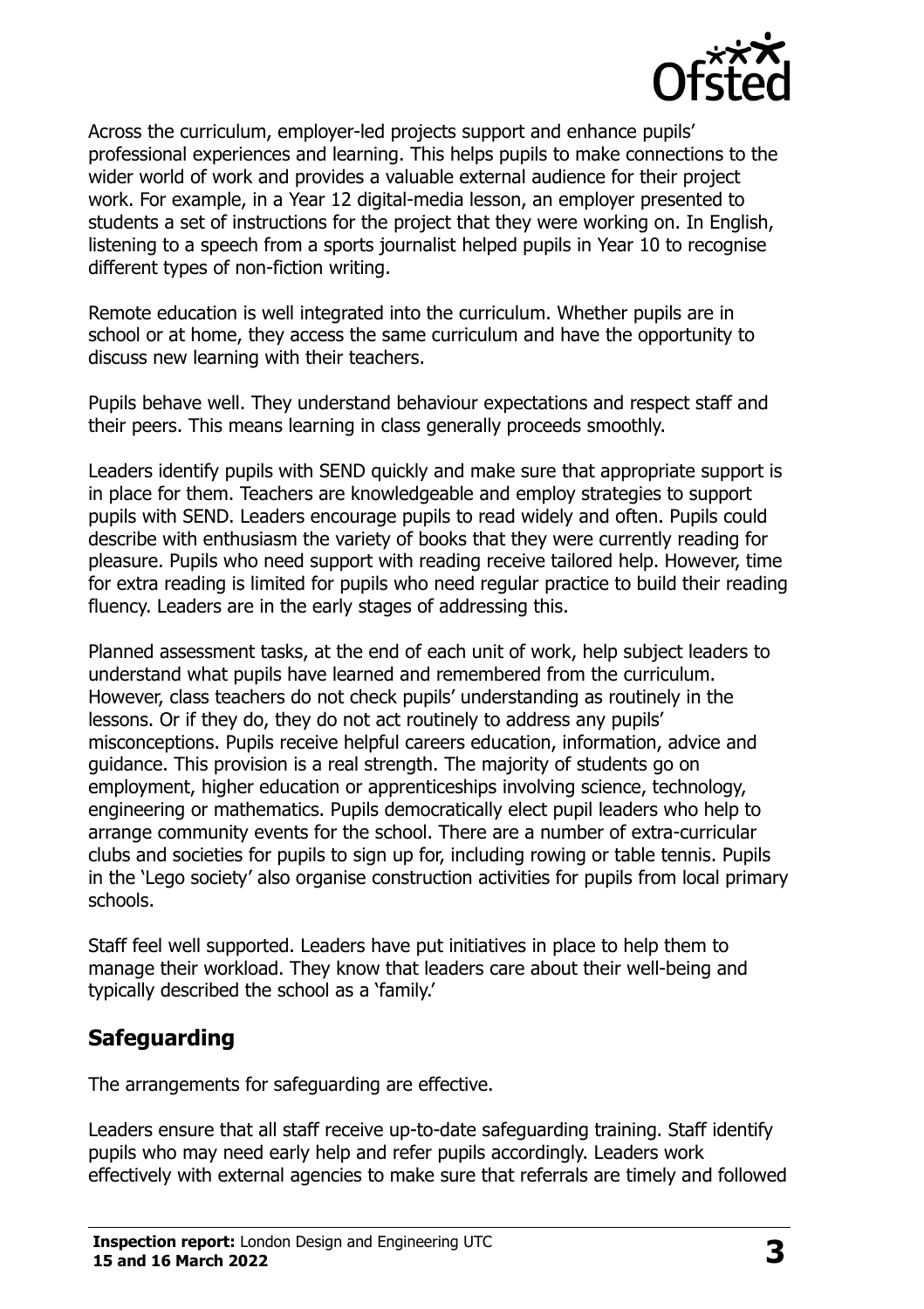

up. They make sure that information about pupils is transferred when they join from other schools.

Leaders are knowledgeable about the local area and the potential safeguarding risks that pupils may face, including the risks of knife crime. Through the curriculum, they teach pupils how to manage and mitigate contextual risks. Leaders engage pupils with important safeguarding messages, including about consent and staving safe online, through the 'Learning for Life' curriculum.

# **What does the school need to do to improve?**

#### **(Information for the school and appropriate authority)**

- Sometimes, teachers do not use strategies to check pupils' understanding of key content. At other times, when teachers check pupils' understanding, they do not systematically address their misconceptions. As a result, teachers do not have an accurate picture of what pupils know and remember from the curriculum, and pupils' misunderstandings are not addressed. Leaders must ensure that all staff use a range of assessments to check the key knowledge that pupils remember and diagnose and address any gaps.
- Support for pupils who are weaker readers does not include meaningful time for targeted practice in reading. This hinders the development of their reading fluency. Leaders should strengthen current systems to ensure that weaker readers have additional time to practise and develop their reading fluency.

## **How can I feed back my views?**

You can use [Ofsted Parent View](http://parentview.ofsted.gov.uk/) to give Ofsted your opinion on your child's school, or to find out what other parents and carers think. We use information from Ofsted Parent View when deciding which schools to inspect, when to inspect them and as part of their inspection.

The Department for Education has further [guidance](http://www.gov.uk/complain-about-school) on how to complain about a school.

If you are the school and you are not happy with the inspection or the report, you can [complain to Ofsted.](http://www.gov.uk/complain-ofsted-report)

## **Further information**

You can search for [published performance information](http://www.compare-school-performance.service.gov.uk/) about the school.

In the report, '[disadvantaged pupils](http://www.gov.uk/guidance/pupil-premium-information-for-schools-and-alternative-provision-settings)' refers to those pupils who attract government pupil premium funding: pupils claiming free school meals at any point in the last six years and pupils in care or who left care through adoption or another formal route.

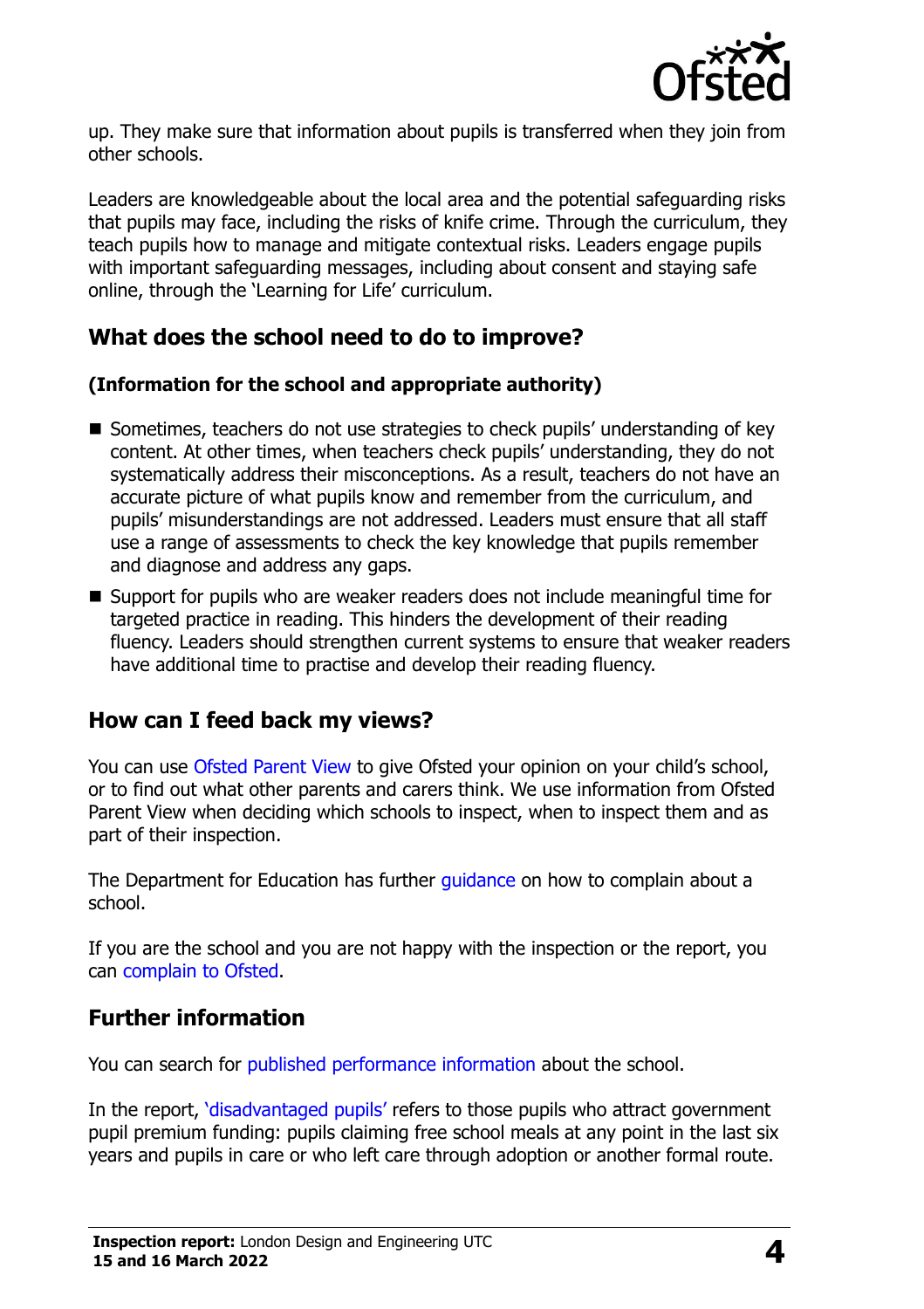

# **School details**

| Unique reference number                            | 142903                       |
|----------------------------------------------------|------------------------------|
| <b>Local authority</b>                             | Newham                       |
| <b>Inspection number</b>                           | 10212292                     |
| <b>Type of school</b>                              | Secondary technical          |
| <b>School category</b>                             | University technical college |
| Age range of pupils                                | 14 to 19                     |
| <b>Gender of pupils</b>                            | Mixed                        |
| <b>Gender of pupils in sixth-form</b><br>provision | Mixed                        |
| Number of pupils on the school roll                | 648                          |
| Of which, number on roll in the<br>sixth form      | 375                          |
| <b>Appropriate authority</b>                       | Board of trustees            |
| <b>Chair of trust</b>                              | Jeremy Galpin                |
| <b>Headteacher</b>                                 | Geoffrey Fowler              |
| Website                                            | www.ldeutc.co.uk             |
| Date of previous inspection                        | 16 October 2018              |

# **Information about this school**

- The school uses one registered alternative provider.
- The school meets the requirements of the Baker Clause, which requires schools to provide pupils in Years 8 to 13 with information about approved technical education qualifications and apprenticeships.
- The school's specialist (technical) subjects are engineering, art and design and construction and the built environment. Its main sponsors are the University of East London, Thames Water, Costain, Skanska and Chelmsford Diocese Educational Trust.
- Pupil numbers at the school have increased considerably since the last inspection in 2018.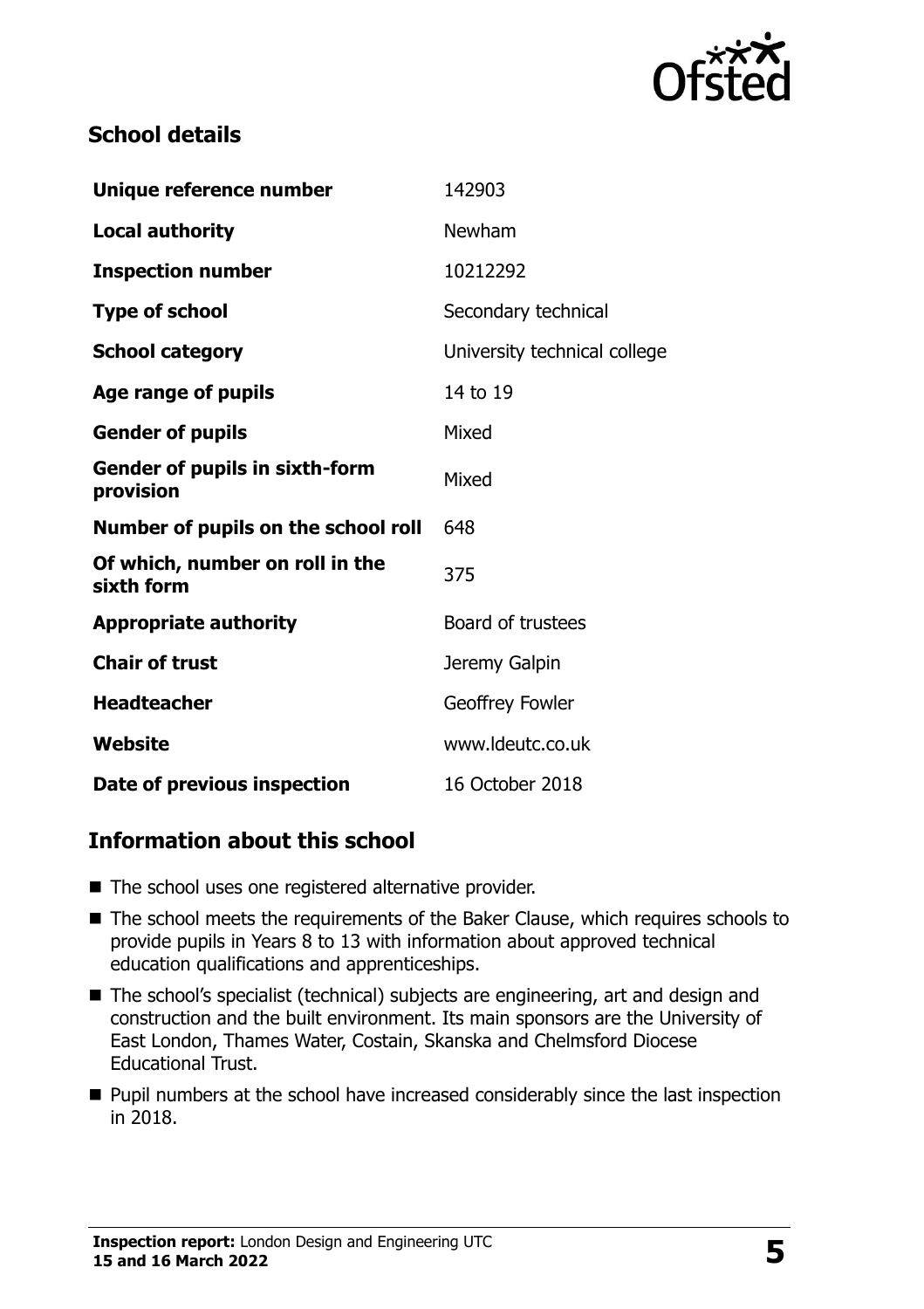

# **Information about this inspection**

The inspectors carried out this inspection under section 5 of the Education Act 2005.

This was the first routine inspection the school received since the COVID-19 pandemic began. Inspectors discussed the impact of the pandemic with leaders and have taken that into account in their evaluation of the school.

- Inspectors met with the headteacher and deputy headteacher, the special education needs coordinator, the leader with responsibility for safeguarding and the chair of the board of trustees.
- Inspectors completed deep dives in these subjects: English, mathematics, computing, art and design and engineering. For each deep dive, inspectors discussed the curriculum with subject leaders, visited a sample of lessons, spoke to teachers, spoke to some pupils about their learning and looked at samples of pupils' work.
- Inspectors also spoke to leaders about the curriculum in some other subjects.
- Inspectors scrutinised a range of documents, including leaders' priorities for school improvement.
- Inspectors observed pupils' behaviour in lessons and at lunchtime.
- Inspectors looked at the effectiveness of the school's work on safeguarding by reviewing the record of pre-employment checks for staff, speaking to staff, governors and pupils and meeting with the safeguarding team.
- Inspectors considered the responses to the online Ofsted Parent View questionnaire, including the free-text comments, as well as responses to the online staff and pupil questionnaires.

#### **Inspection team**

| Lucy Bruce, lead inspector | Her Majesty's Inspector |
|----------------------------|-------------------------|
| Jonathan Newby             | Ofsted Inspector        |
| Gayle Saundry              | Her Majesty's Inspector |
| Andrew Hook                | Ofsted Inspector        |